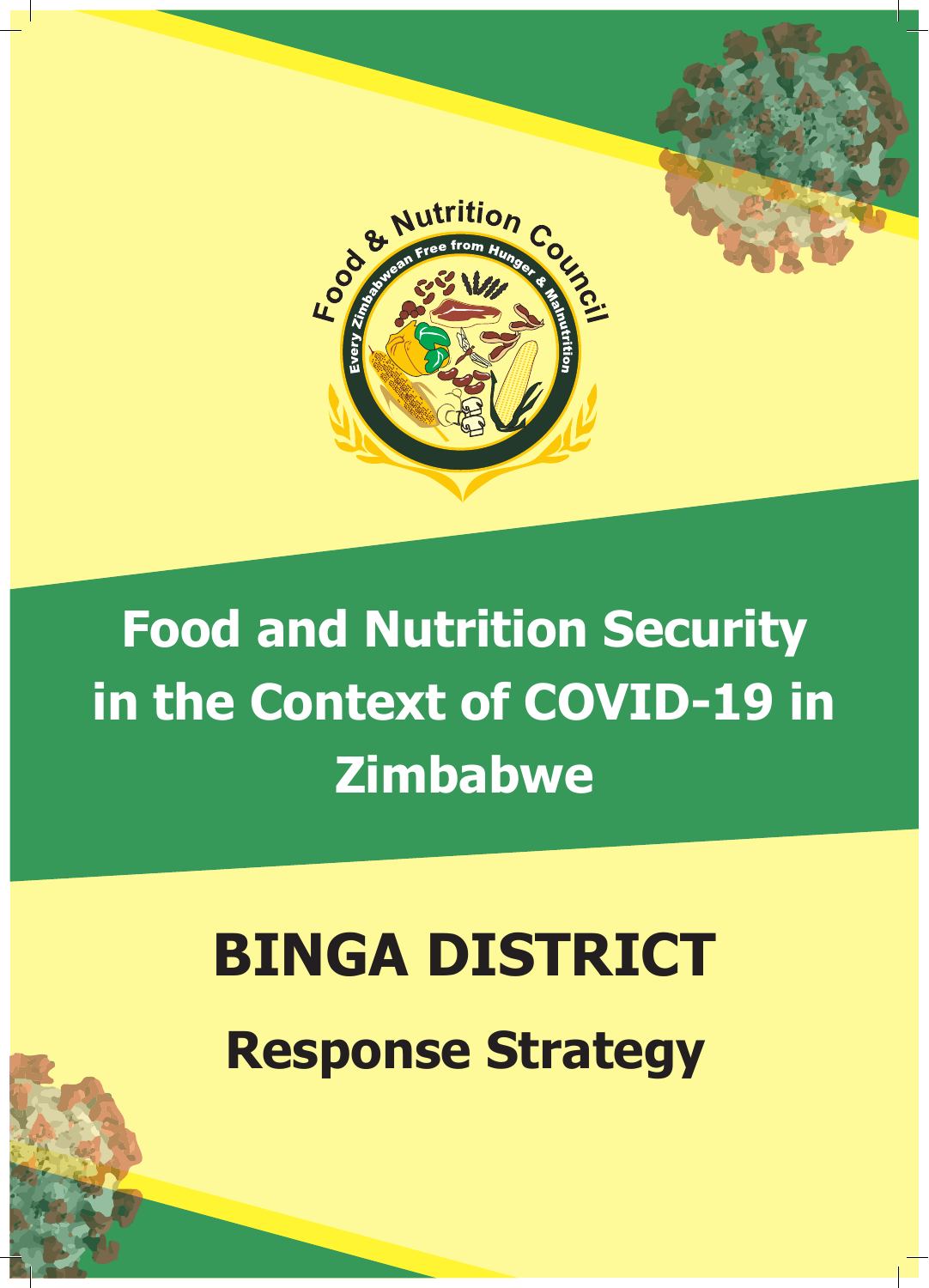### **Binga District**

**Matabeleland North**



#### **District Brief background**

**Bulct boarders Zambia with the Zambezi**<br>al region four and five with a population<br>and fish trading It has population of 181 n and fish trading. It has population of 181<br>ome open defecation of 59.9% which is the<br>lajority of the households are surviving on **Binga District** lies in the Northern part of Matabeleland North province in Zimbabwe and is one of the seven districts in the province. The Northern part of the district boarders Zambia with the Zambezi River. Most parts of the district belong in agro ecological region four and five with a population which mainly relies on trading small livestock production and fish trading. It has population of 181 386 people settled in 25 wards. The district has a worrisome open defecation of 59.9% which is the highest in Mat North and has been consistently high. Majority of the households are surviving on Food Assistance from Government or Partners.

**Insecutive in Alleger Comment of Latingies**<br>The COVID-19 lockdown greatly affected income generating activities of the majority of the population. Fish and kapenta trading was banned. Tourism came to a halt and employees were sent back home. Small livestock trading came to a standstill as no movement was allowed. Cross border trading was banned. Market stalls were closed. Families surviving on these activities were exposed to hunger and food insecurity.

During the COVID-19 lockdown, there was a decrease in food availability as there were no marketsvegetable vendors and no transport for small scale business owners to go and buy commodities in towns. Small scale fishermen were not allowed to fish nor sell fish to traders as government move to prevent the spread of COVID-19. Restricted movement affected small scale farmers and those who sell artefacts to travel around selling their produce and products. Food insecurity increased as some people rely on income they get from daily selling of firewood, vegetables and fish.

#### **Recommendations**

- *• There is need to increase food availability and access to food by vulnerable food insecure households to cushion them against hunger during the lockdown period.*
- *• There is need to increase access to education post primary school so as to increase post education livelihood opportunities.*
- *• There is need to promote small grain production which are resilient during these emergency periods characterised by drought.*
- *• Promote the Pfumvudza Approach in agriculture to ensure improved harvests since these small plots are micromanaged including watering when necessary until harvest periods.*
- *• Capacitate farmers in irrigation schemes so as to increase the quality and quantity of produce.*
- *• Binga district's open defecation tops nationwide. There is urgent need to reduce the proportion of households that practice open defecation.*
- *• The percentage of children receiving minimum acceptable diet and diversified diet remains very low. More nutrition specific and nutrition sensitive interventions are needed to raise awareness on the need for a diversified diet using locally available resources.*
- *• There is need to upscale Covid response through adequately equipping the district civil protection unit.*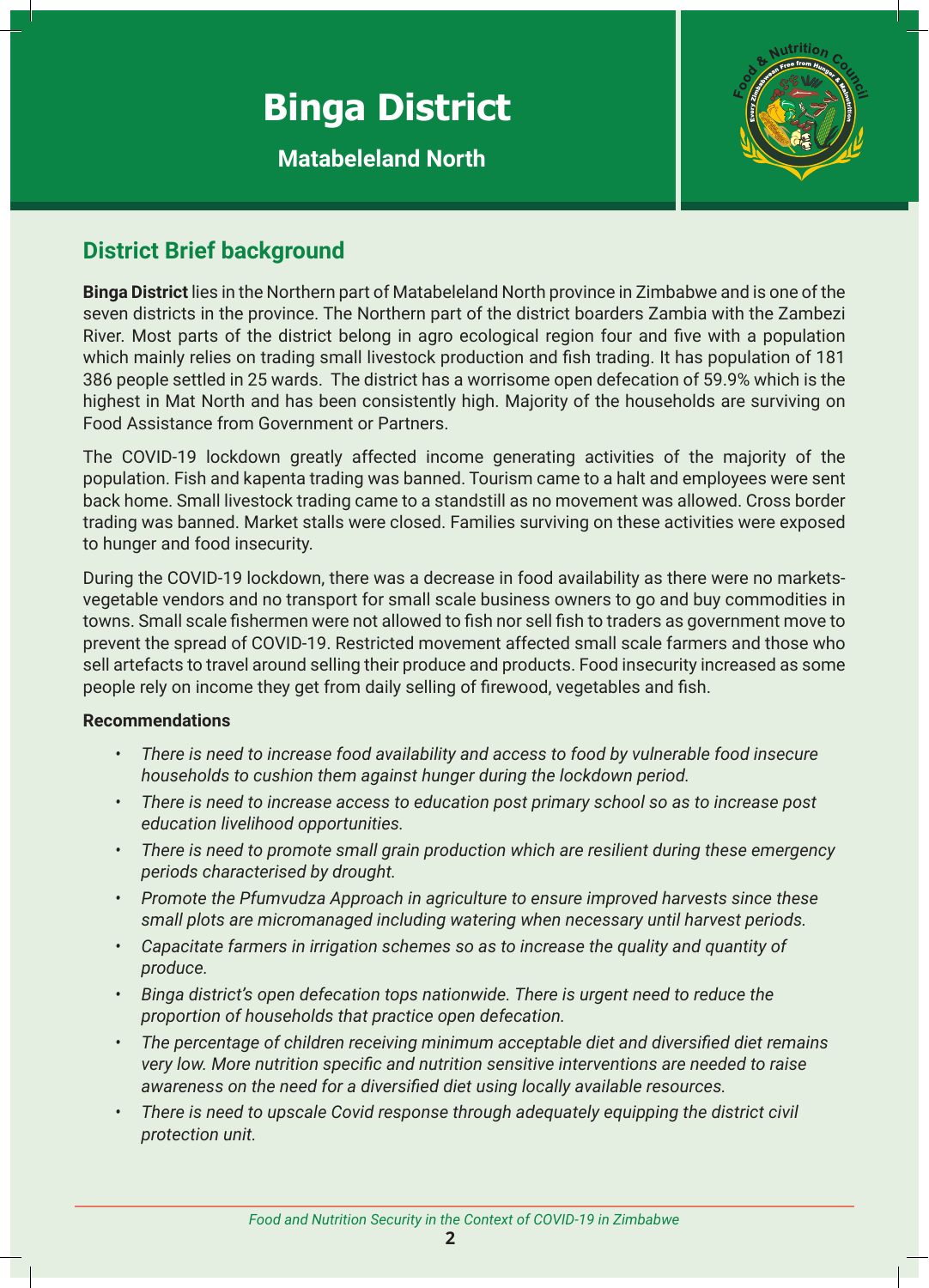#### **Response strategies**

- *• Increase households targeted for support by government and partners.*
- *• Scaling up of registration of COVID 19 allowances by Department of Social Welfare*
- *• To expand school feeding programmes to all primary and secondary schools*
- *• Need for community awareness programmes to educate parents on the importance of education as less than three quarters of children attend and finish secondary education.*
- *• Promote production of drought tolerant and drought resistant varieties*
- *• Intensify promotion of climate SMART agriculture*
- *• Train farmers on crop diversification*
- *• Identify better markets and ensure their accessibility*
- *• Need to promote small livestock production*
- *• Conduct trainings on livestock disease management and survival feeding,*
- *• Promote value addition*
- *• Promote demand-led sanitation*
- *• Community engagement on the importance of good sanitation*
- *• Intensify Participatory Health and Hygiene Education (PHHE)*
- *• Infant and Young Child Feeding (IYCF) education and promotion of appropriate infant feeding practices needs to be prioritised. Food supplementation is needed targeting children under five years of age*
- *• Promotion of home fortification and use of local ingredients including fruits*
- *• Conducting trainings on healthy harvest, food preservation, construction of solar dryers, food diversification, and distribution of a wide variety of agriculture inputs. Promotion of youth projects to increase household income.*
- *• People should continue wearing face masks properly and practice social distancing during food distributions. Due to the COVID-19 pandemic, there is need to establish proper market structures, support of small scale businesses, capacitating VHWS with trainings, conducting WASH and COVID-19 trainings*
- *• Capacity building on resilience to climate change and emergency preparedness*